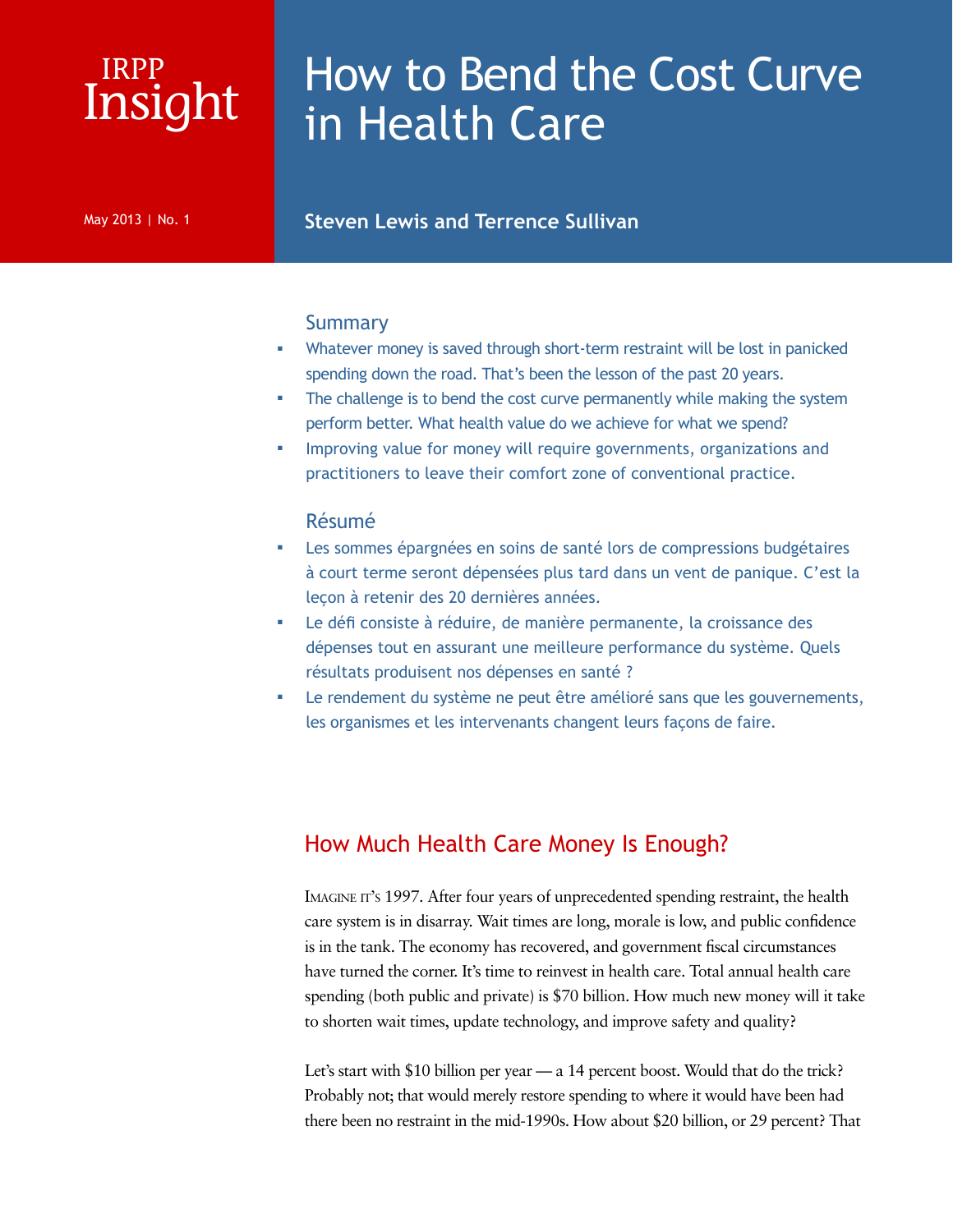

would easily surpass the previous high-water mark. But, just to be sure, and because health care is so fundamental, let's up the bidding to \$30 billion more annually — a 42 percent increase. That, surely, would be an embarrassment of riches.

But since public health care forms part of our basic identity and Tommy Douglas is the greatest Canadian ever, let's go for the gold and double health care spending, in real terms, by 2011. That would surely give us the Ferrari of health systems, the best of the best. Could we even spend that much?

We did — we doubled real health care spending in 14 years (figure 1). Behold the results. Serious access, safety, quality and fairness problems remain. The spend-to-greatness experiment failed. And now, following the fiscal fallout from the 2007-08 worldwide financial crisis, governments once again want to bend the cost curve — down, not up. The new mantras are "value for money," "appropriateness" and "waste reduction."

Good luck to 'em. Costs rise, and health care absorbs all money made available to it, because the system is designed that way. It will take blood and guts to redesign it. The good news is that there is nothing inevitable about either the level or the rate of increase in health care spending.<sup>1</sup> Bending the cost curve is technically simple: governments can decide to allocate less money, just as they did in the mid-1990s. Newfoundland has budgeted a 3 percent decrease in spending for 2013-14. The combined provincial estimates call for a 2 percent increase, the smallest since the mid-1990s. Consider the cost curve already bent. The real challenge is to bend it permanently while making the system perform better. That condition is unlikely to be met without fundamental changes in accountability for performance and value.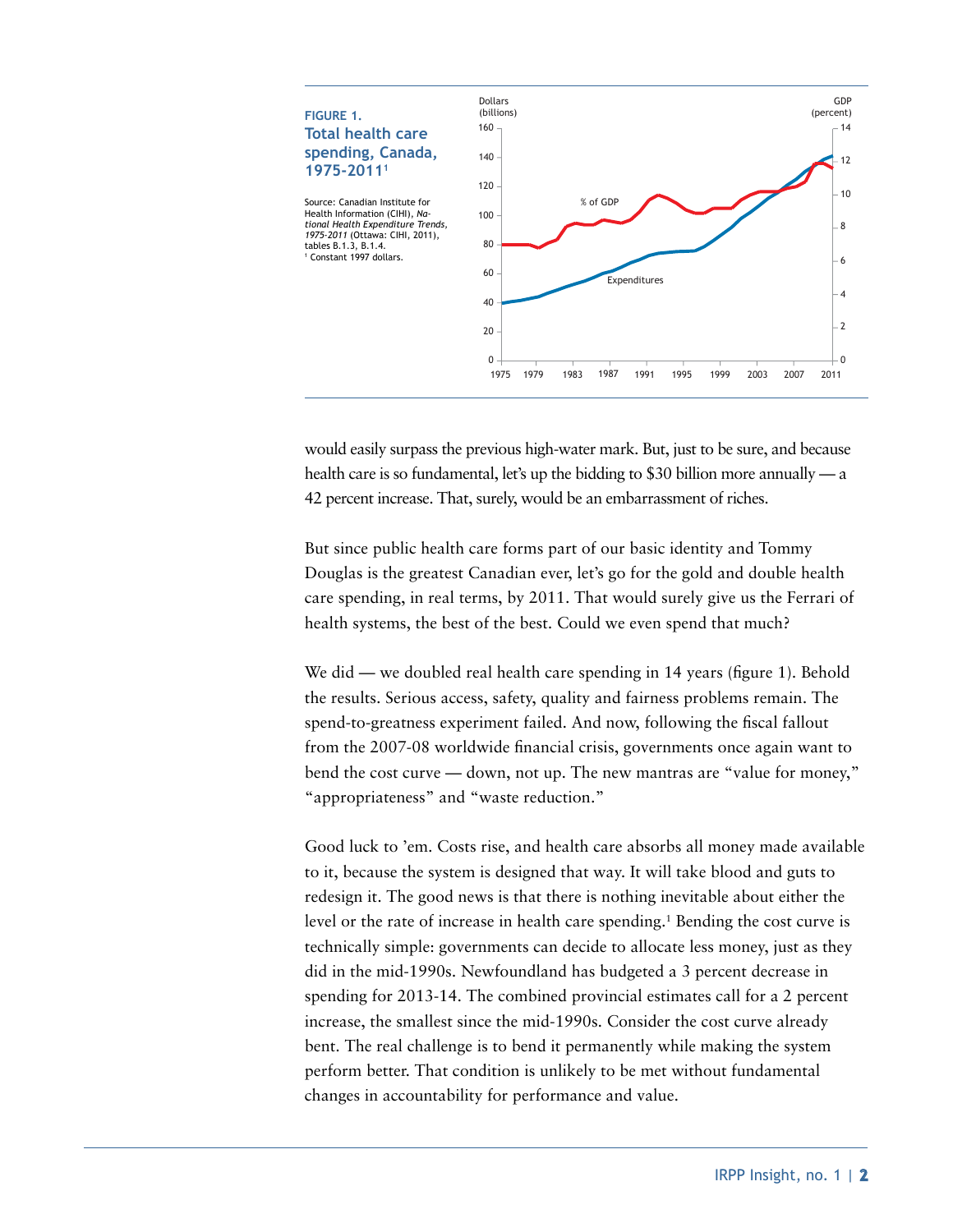Scientific evidence, quality improvement, sound policy, thoughtful incentives, cultural change and political courage, judiciously applied, are the key ingredients of a successful transition to a lower-cost future. The real issue is not how much we spend or even the rate of growth we attain; it is what health value we achieve for what we spend. The bad news is that there are few painless and easy-to-implement measures that would significantly and permanently alter spending growth patterns. That is why governments always flinch unless and until there is literally no alternative. They do not help their cause by constantly churning deputy ministers and erasing valuable parts of their corporate memory.<sup>2</sup>

Many argue that health care spending trajectories are inherently unsustainable, $3$ and that effective restraint would be difficult because of an aging population. On the latter contention, the research is clear: population aging occurs slowly, and on its own it drives spending increases only to the tune of about 1 percent per year.4 We would reformulate the former contention because there is no objective definition of "sustainability," and there are irreconcilable disagreements about whether governments have a revenue problem or an expenditure problem (or both). Our concern about health care spending is that at the margins it delivers poor value for money. Ineffective spending therefore constitutes a major opportunity cost for governments and for society as a whole. Only when we develop policies and practices that ensure we spend health dollars well will we be able to have a more thoughtful conversation about whether we spend enough.

Four main factors drive health care spending: the system's architecture; culture, both within health care and throughout society; health human resource policies and practices; and prices.

## The System Is Designed to Increase Costs

PAUL BATALDEN FAMOUSLY DECLARED THAT "every system is perfectly designed to get the results it gets."5 Our financing arrangements and delivery systems are *designed* to drive up costs. Under fee-for-service (FFS) reimbursement, physician incomes rise with volume of services delivered. Each additional doctor-patient encounter increases the likelihood of more diagnostic tests, referrals or procedures. By contrast, provider restraint reduces provider incomes. Moreover, Canadian FFS agreements create incentives to treat problems in isolation rather than as a whole. The all-encompassing fee code for "partial examinations" pays the same amount for a three-minute visit to obtain

Bending the cost curve permanently will take fundamental changes in accountability for performance and value.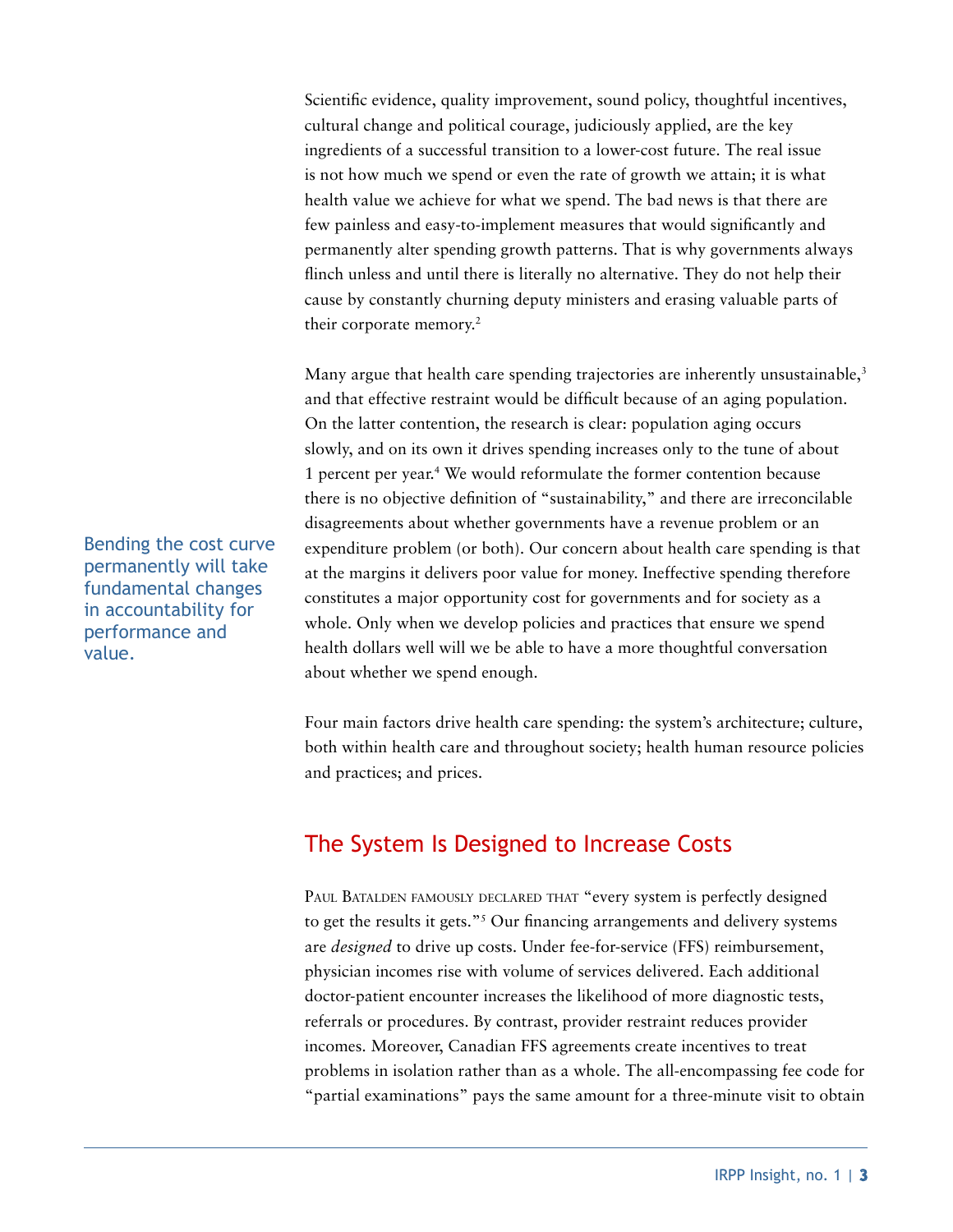a prescription renewal as it does for an hour-long consultation to address a frail elderly patient's multiple complaints.

Similar logic pervades the entire system. Health care equates productivity with service volumes, not health outcomes. Individuals and organizations get paid regardless of whether the services they deliver are appropriate or inappropriate, high quality or mediocre. In the US Medicare system for the elderly, per capita spending is three times higher in some regions than in others, with no difference in outcomes or patient satisfaction. Elliott Fisher and colleagues at Dartmouth College have demonstrated that most of this variation is explained by supply (the number of doctors and hospital beds) and by practice preferences that depart from the best available scientific evidence.6 Canada has barely begun to discuss appropriateness, and it rarely acts on persuasive evidence that excess utilization is not simply useless but often harmful. A recent study estimated that at current rates of CT scanning, 15,000 Americans will die annually from exposure to radiation.7 Canadian research has carefully documented overuse of surveillance imaging following breast cancer.<sup>8</sup>

An unjustifiable variation in intervention rates is an important sign of a quality problem. Yet there is little curiosity in Canada about why rates vary so widely, the consequences of the variation and which rate is more consistent with better outcomes. Physicians frequently claim that patient demand and preferences drive differences in rates. This is a convenient untruth; patients tend to do what their doctors urge them to do.<sup>9</sup>

There is almost no active management of clinical practice in Canada. Clinical autonomy is more strongly rooted here than in most other developed countries. Integrated US systems widely described as high performers — Group Health Cooperative in Washington State, Intermountain Healthcare in Utah, Kaiser Permanente — measure, monitor and manage clinical care as core operating imperatives. Like all quality-oriented organizations, they standardize work wherever possible and have automated information systems to inform trajectories of care. They identify outlier practices and support doctors and facilities to improve their performance. Despite some promising innovations across Canada, medicine remains for the most part a cottage industry of small businesses in which neither payers (governments) nor providers adequately scrutinize quality, health outcomes or resource-consumption patterns. And still governments wonder why it's hard to contain costs.

Teachers have to take jobs where the students are, but doctors can pretty much practise wherever they like, regardless of need. Underserviced geographic

Medicine remains for the most part a cottage industry of small businesses in which neither payers (governments) nor providers adequately scrutinize quality, health outcomes or resource-consumption patterns.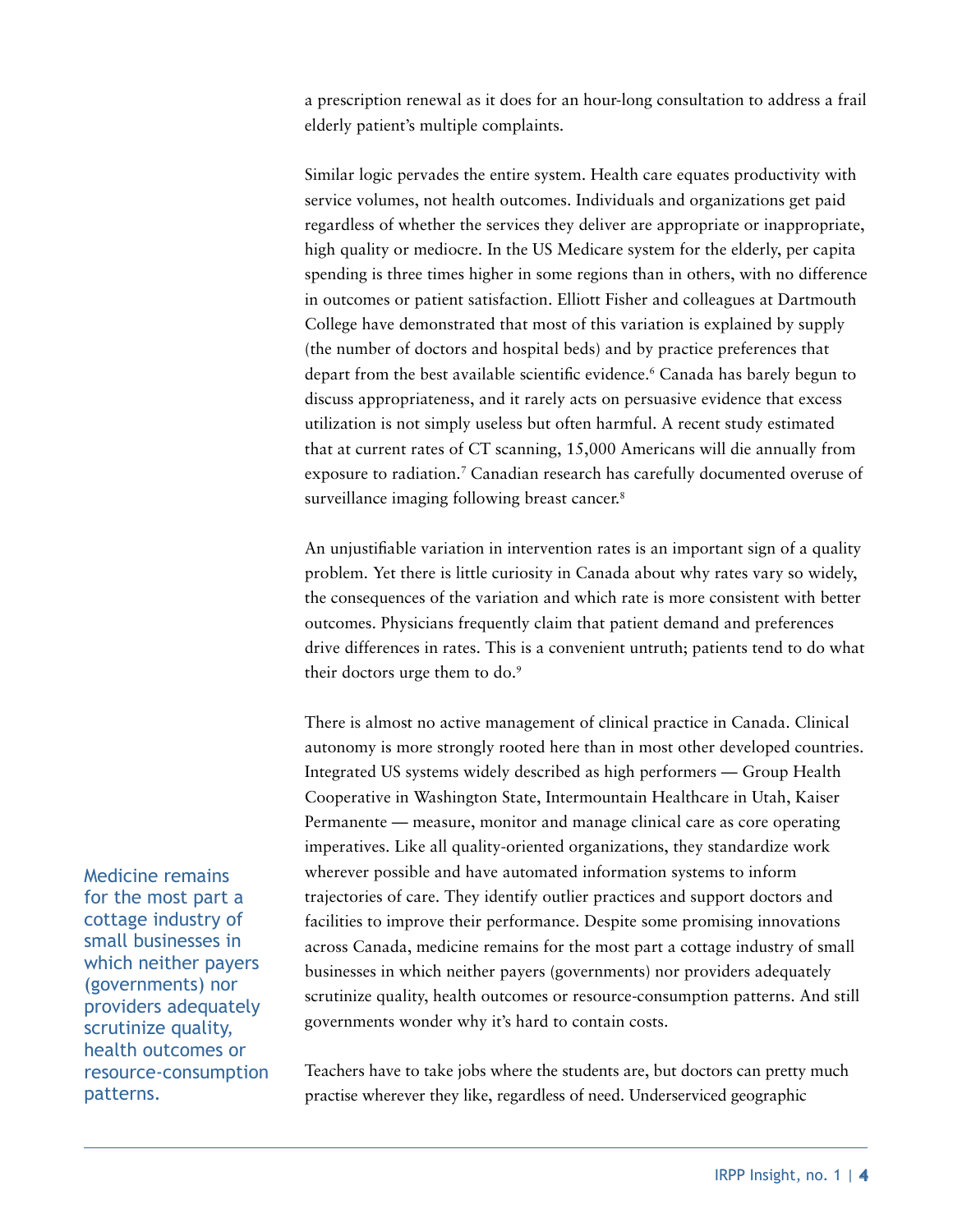areas are a perpetual source of angst for the public and for policy-makers. The conversation conveniently ignores overserviced areas and misses the irony that the failure to deal with that problem exacerbates shortages elsewhere. Physicians cluster in attractive urban areas with healthy populations and overlook pressing needs both within and outside our cities. Interestingly, it appears that the percentage of the population that reports not having a regular family doctor is not related to the doctor-to-population ratio.10 The BC Supreme Court struck down the government's plan to pay physicians in overserviced areas a reduced percentage of the fee code on Charter of Rights grounds. By contrast, the New Brunswick Court of Appeal upheld a regional health authority's right to limit the number of physician slots in various specialties. Quebec has found a way through regional medical staffing plans to limit practice locations for many years.<sup>11</sup>

One might approach the problem of highcost drugs differently — governments could track and report what happens to the patients who receive them.

This competing jurisprudence suggests that whether governments can mandate a reasonable geographic distribution of doctors remains an open legal question. No case of this type has yet been referred to or adjudicated by the Supreme Court of Canada. There are 84 percent more seats in medical schools than in 1997. Unless the tsunami of new graduates spreads out from the metropolitan areas, we will face a major surge in supply-induced demand.

The public has been thoroughly co-opted in the battle against prudence and restraint, especially when it comes to pharmaceuticals. To a greater extent than anywhere else in the system, provincial drug formularies make transparent recommendations based on sound effectiveness and cost-effectiveness assessments. Very expensive treatments that will yield at best a few weeks or months of lowquality life rarely make the cut. Most formularies initially rejected public funding for beta interferon for multiple sclerosis (MS) patients on cost-effectiveness grounds, yet every government reversed course in response to intense lobbying. A recent review in British Columbia showed that among patients with relapsingremitting MS, the drug had no effect on the progression of their disease.<sup>12</sup> Such capitulations inspire other well-organized (and sometimes industry-funded) interest groups to pressure governments to pay enormous sums for long-shot therapies that pass no rational test of cost-effectiveness. Politicians who rue this emotional blackmail when in government become ardent practitioners of the dark art when in opposition. One could argue that such generosity is a fitting response to the will of the people — except that the people also want lower taxes, lower tuition fees and better roads. Or one might approach the problem differently: in the case of high-cost drugs, governments could, at a minimum, track and report what happens to the patients who receive them. (The results would sometimes support reconsideration of coverage.) We're just getting started, and Canada could pursue these measures far more vigorously.13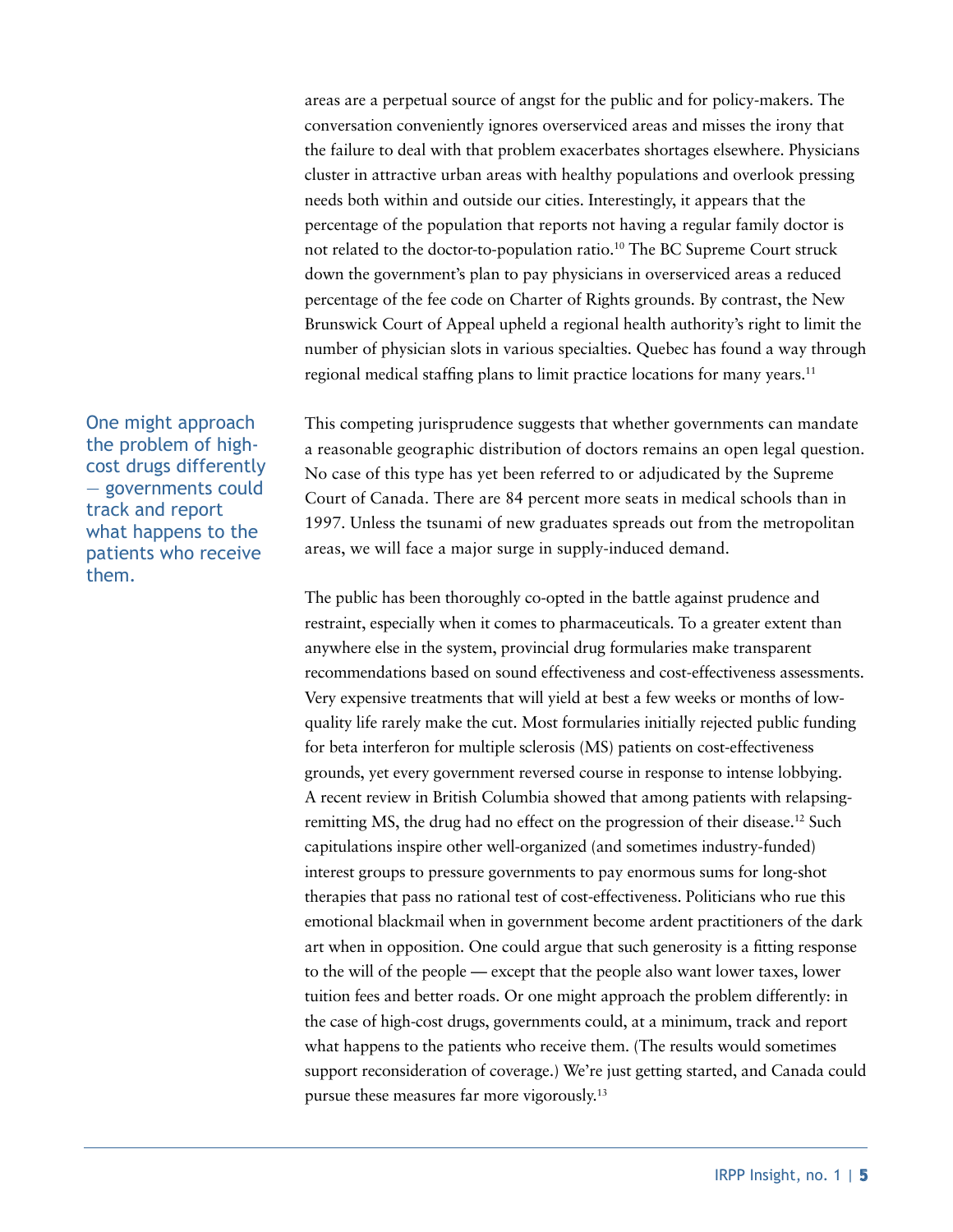Successful commercial enterprises are obsessed by the search for the lowestcost option for achieving the desired result. In health care, funding policies and budgeting systems are designed to promote and entrench higher-cost service delivery and treatment options. When a frail elderly person walks into an emergency room with an impending heart attack, the system is instantly primed to spend tens of thousands of dollars for tests, surgery and a hospital stay. However, that is often the same person who languished at home, mildly depressed, isolated, physically inactive and malnourished — someone for whom the system refused to spend a few hundred dollars a month on home care to prevent the catastrophe that ended up in the emergency room and the operating room. These types of problems have been identified for decades, yet to our knowledge, no jurisdiction has organized its budget envelope to create a natural incentive to seek the most cost-effective option.

## The Culture Makes Us All Patients

IN THE PREVAILING ZEITGEIST, just because you feel fine doesn't mean you're well. More and more conditions have become medicalized, which creates more and more grist for the health care mill. If you're not diagnosed, it's because you haven't looked hard enough. Recent examples include erectile dysfunction, depression (at the same time promoted in media ads encouraging people to buy over-the-counter antidepressants and underdiagnosed in populations such as the elderly), autism-spectrum disorder, attention-deficit disorder, prediabetes, osteoporosis and other manifestations of human imperfection. "Fully normal" has become an exotic and rare nondiagnosis. Not coincidentally, the remedy for the expanded diagnoses is more often than not a drug. There is a great deal of money to be made by pathologizing new territory,<sup>14</sup> and there is significant overdiagnosis associated with tests like mammography and prostate cancer screening.<sup>15</sup> The emergence of new diseases or pseudodiseases without the prospect of a cure will chiefly serve to produce more anxiety — a phenomenon certain to multiply with each new form of predictive genetic testing.

For this we can thank the twentieth century, which transformed health care from a largely ineffective, unscientific and palliative enterprise to a highly specialized juggernaut with infinitely more capacity to diagnose, cure and enhance. Our culture privileges technology-intensive expertise and procedures over more traditional forms of care. Procedural specialists (orthopaedic surgeons, ophthalmologists) earn more than cognitive specialists (geriatricians, psychiatrists). Many clinicians have lost the arts of listening, touching and observing. Primary care physicians defer to lab tests, imaging and specialists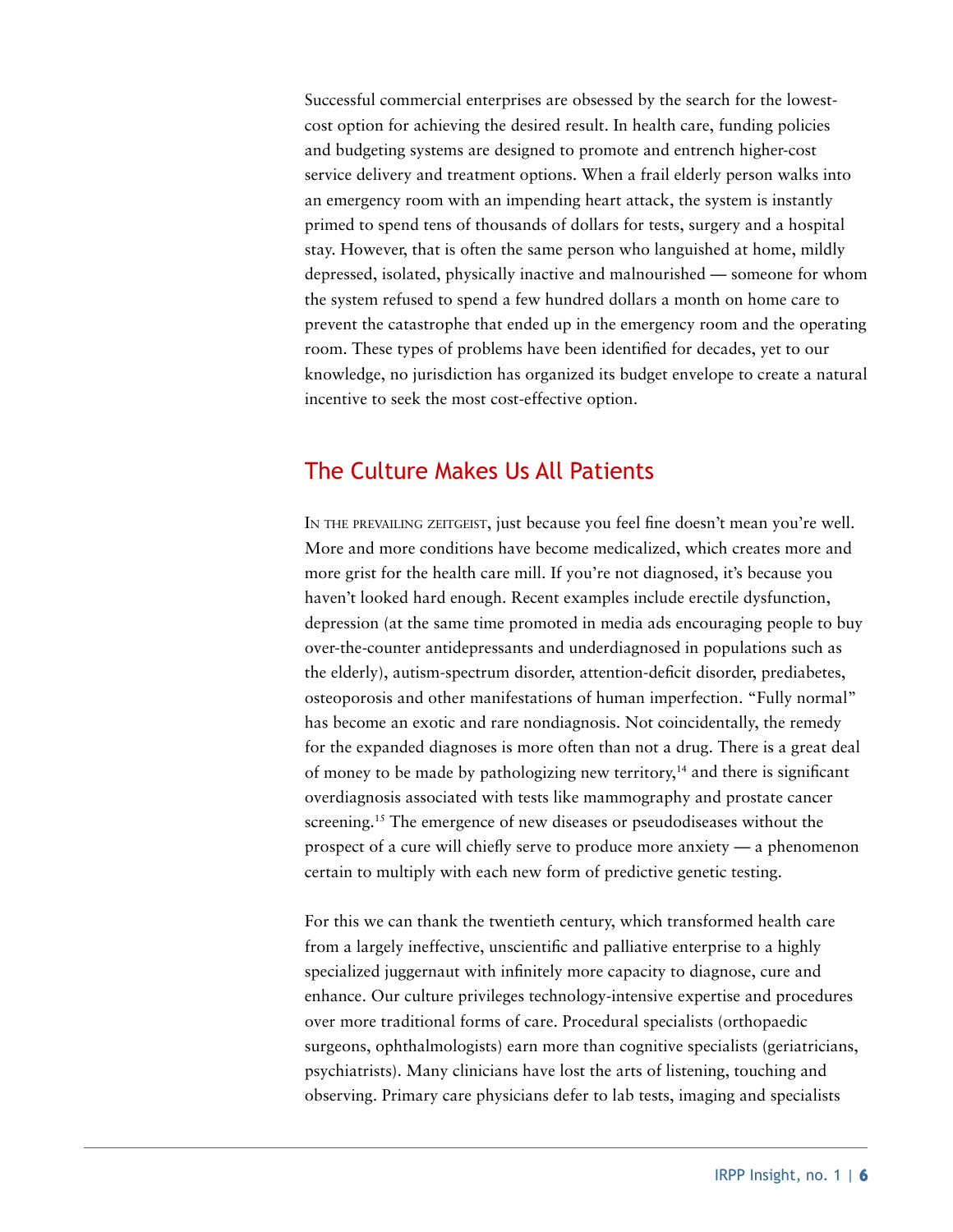to make a diagnosis. They have lost their clinical confidence because they have been socialized to believe that the "real work" of the system gets done by specialists and machines. If you install it, they will come. The result is an avalanche of dubious use. To cite a few examples:

- There is no clinical reason for multiple (or even any) ultrasounds in lowrisk pregnancies, yet multiple ultrasounds are *de rigueur*.
- Where surgical interventions are questionable according to high-quality clinical trial evidence — most knee arthroscopies, many back surgeries practice patterns are rarely examined, let alone questioned, and there is little reporting of outcomes.The Canadian Association of Radiologists has questioned the benefit of the exploding use of diagnostic imaging.
- It is possible to detect prostate cancer in large percentages of late-middleaged men, but it is not possible to determine which cellular irregularities are likely to be lethal. The same is true of at least a significant proportion of ductal carcinoma in situ in breast tissue.
- There are genetic tests for an increasing array of susceptibilities to heritable diseases. Where there is no capacity to translate the knowledge into either therapy or informed decision-making, the main outcome may be anxiety.16

## Workforce Gridlock, Fallow Talent

PREVAILING HEALTH HUMAN RESOURCES (HHR) POLICIES AND PRACTICES in Canada thwart innovation and increase costs. The incentives under which health professionals work strongly influence the organization, delivery and cost of services, and they are among the most resistant to change.

Historically, professional identity has been intimately identified with scope of practice. Professions' tendency to claim exclusive domain over specific activities has persisted despite legislation that in theory makes competency rather than identity the basis for determining what one is able to do. It takes a long time to make even modest changes in scope. The results are stalled careers, needlessly long and expensive retooling, and high service costs.

Similarly, there has been an explosion of credential increases during the past 20 years. The most far-reaching has been the requirement for new registered nurses to have baccalaureate degrees. More recently, the fields of occupational and physical therapy have all but completed the transition to a master's-level degree entry requirement. Pharmacy is moving toward having the PharmD as its entry credential. Enhanced credentials require extra time to produce

There must be a willingness to leave the comfort zone of conventional practice at all levels — governmental, organizational and front-line practice.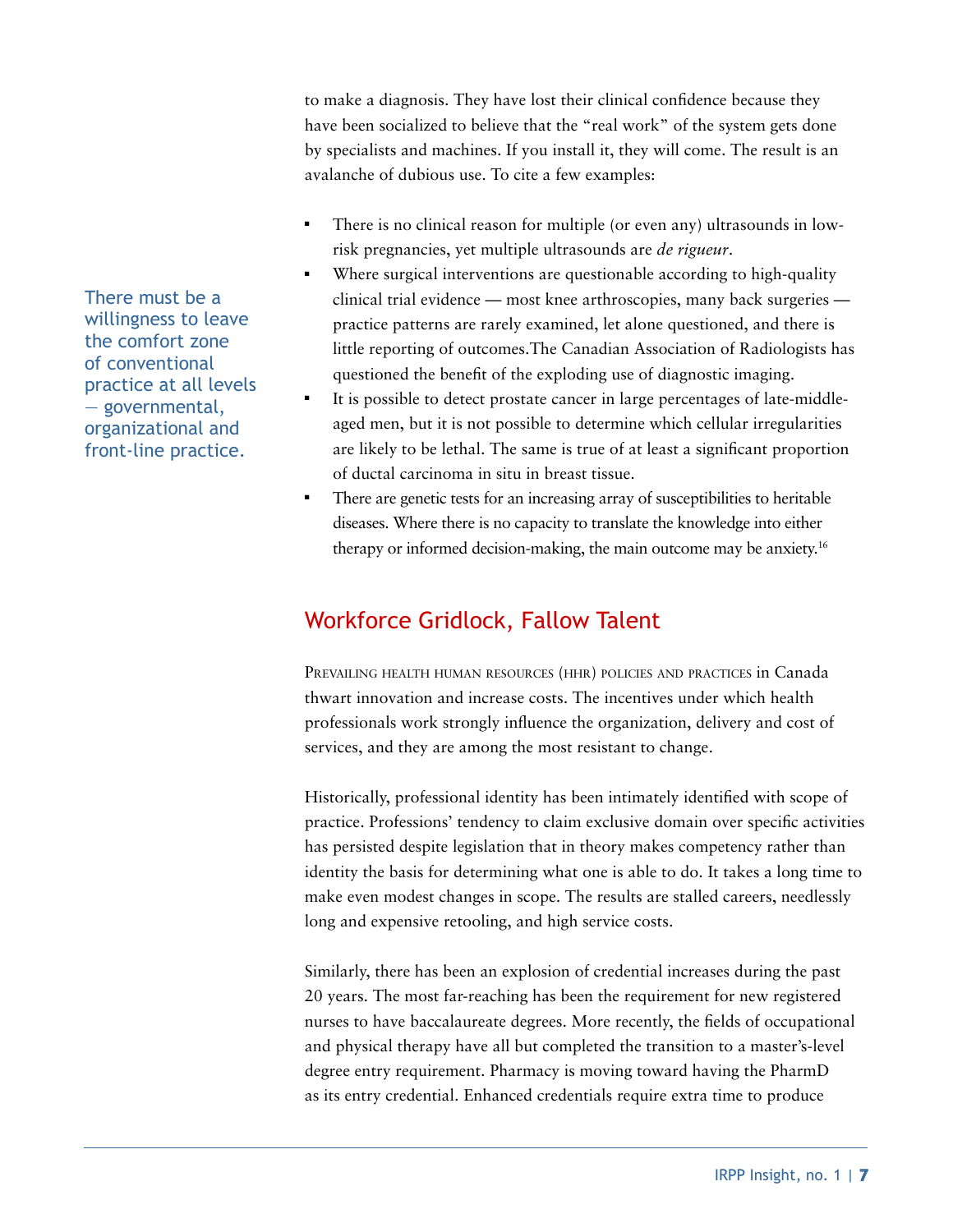#### Bending the needs curve is the best way to bend the cost curve.

graduates, and they create barriers to entry for lower-income groups. Perhaps even more worrisome, they may further fragment the system as students spend more time in parallel educational streams and graduate-level training programs that promote distinct theories of health. When training programs lengthen and become more expensive to operate, there is at least a temporary drop in the number of graduates they produce, which exacerbates labour shortages and drives up wages. It is hardly a coincidence that the interprovincial bidding wars that dramatically pushed up nurses' pay followed soon after the transition was made to requiring that entrants to the profession be degree holders.

Diverse forms of payment also get in the way of progress. The FFS system encourages short primary care visits and quick referrals of more time-consuming cases to specialists. Efficiently performed routine work is more lucrative than complex problem solving, and this drives specialists to work at the lower end of their capabilities. They may chafe at dealing with problems that should have been addressed in primary care, but this avoidable busywork is a source of easy money. The most lucrative physician-owned private clinics focus on routine, low-risk day surgery procedures (such as cataract surgery and simple orthopaedic procedures) and technology-intensive diagnostics. Paying doctors for discrete acts that they personally perform discourages them from delegating practice terrain to competent colleagues, such as advanced practice nurses. Sometimes the victims of turf-protecting behaviour become the perpetrators: registered nursing regulatory bodies have battled to restrict the scope of work of licensed practical nurses.

Many HHR standards and policies became entrenched before the health sector achieved greater insight into the factors that promote quality improvement. The system is left with a legacy of mandated requirements that increase costs but produce few, if any, benefits. Examples include regulations requiring a specific number of nursing hours per resident, and fixed ratios of personnel. Mandatory staffing levels appear to be a blunt instrument for ensuring quality.<sup>17</sup> When they become part of collective agreements, legislation and accreditation standards, they are nearly impossible to jettison, even when obsolete. Contemporary quality improvement theory and practice emphasize the processes of care and no longer put much stock in inflexible standards.

## The Price Is (Not) Right

Health care is famous for contradicting the normal economic laws of innovation. Computers, bicycles and smart phones get cheaper as they get better. Health care technology gets marginally better and vastly more expensive.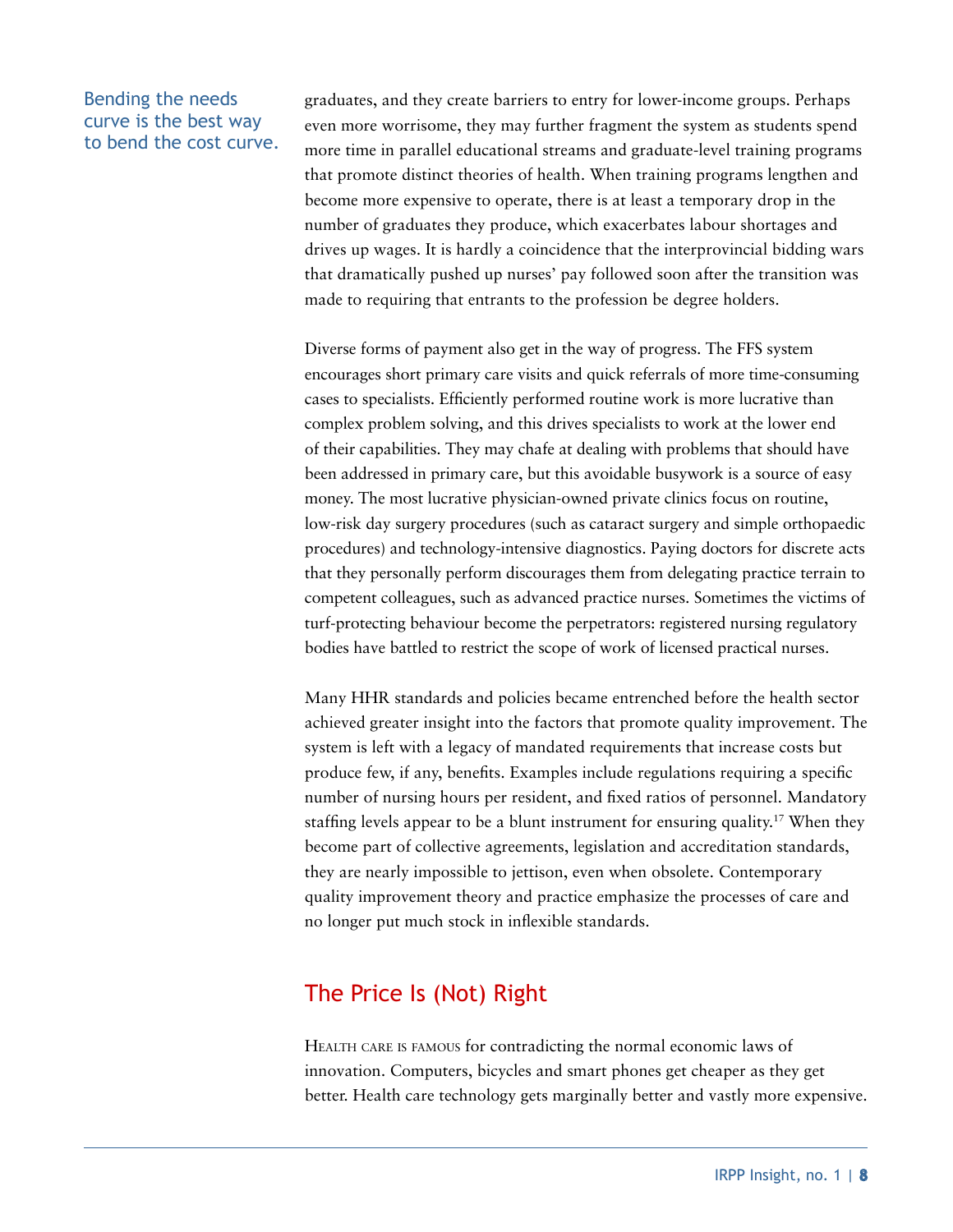Most new drugs are no better than old ones, yet they always cost much more. The next generation of scanners will certainly produce better pictures, and they will cost a great deal. But will they produce better health outcomes, and does that, in the end, matter to the clinicians who requisition them or the charitable foundations, health care organizations and governments that buy them?

Costs are price times quantity. Reducing either will alleviate pressure on total costs, and reducing both will compound the benefit. Canadian health policy has rarely addressed price, and as a result, Canada's health care system fares poorly in international comparisons of value for money. For example, our generic drug prices have been extremely high by world standards. Ontario cut them in half by law in 2010. Despite the wailing of pharmacists and manufacturers, the sky did not fall, and neither had to close shop. This long-overdue move spawned imitations across the country, which, over time, will save billions of dollars. The Council of the Federation agreed in 2013 to set the price paid for six widely used generics at just 18 percent of the brand-name price. Cataract surgery used to be a lengthy procedure that involved an in-patient stay. Today it is a 15-minute day surgery procedure. Yet the price has dropped only moderately, and ophthalmologists who restrict their practice to this routine, low-risk, simple operation often bill over a million dollars a year. Their colleagues who deal with complex eye disorders bill a third or a half of that. The income staple of gastroenterologists is threading scopes through various orifices. Well-trained nurses do this work in the US and the UK, reducing the cost. Proposals to replicate these successes in Canada are at least a decade old.<sup>18</sup>

### Ten Strategies for Bending the Cost Curve

MANY FACTORS CONSPIRE to drive health care costs up. It will take nothing less than a sustained, carefully designed, multipronged strategy to avoid reliving the experience of the past 20 years. Many elements need to change: culture, incentives, education, structures, relationships, accountability, transparency. The first step has to be a shared commitment to improving value for money based on recognition that the system just isn't good enough. There must be a similar willingness to leave the comfort zone of conventional practice at all levels — governmental, organizational and front-line practice. Some important changes should yield tangible benefits in a relatively short time; others will take much longer. There is no sure fire blueprint for success, and there will be surges and setbacks along the way. While we may not know exactly what has to come, we do know what has to go. Some structures have to be bulldozed and some ground has to be decontaminated if we are to build a better future. Here are some essential steps.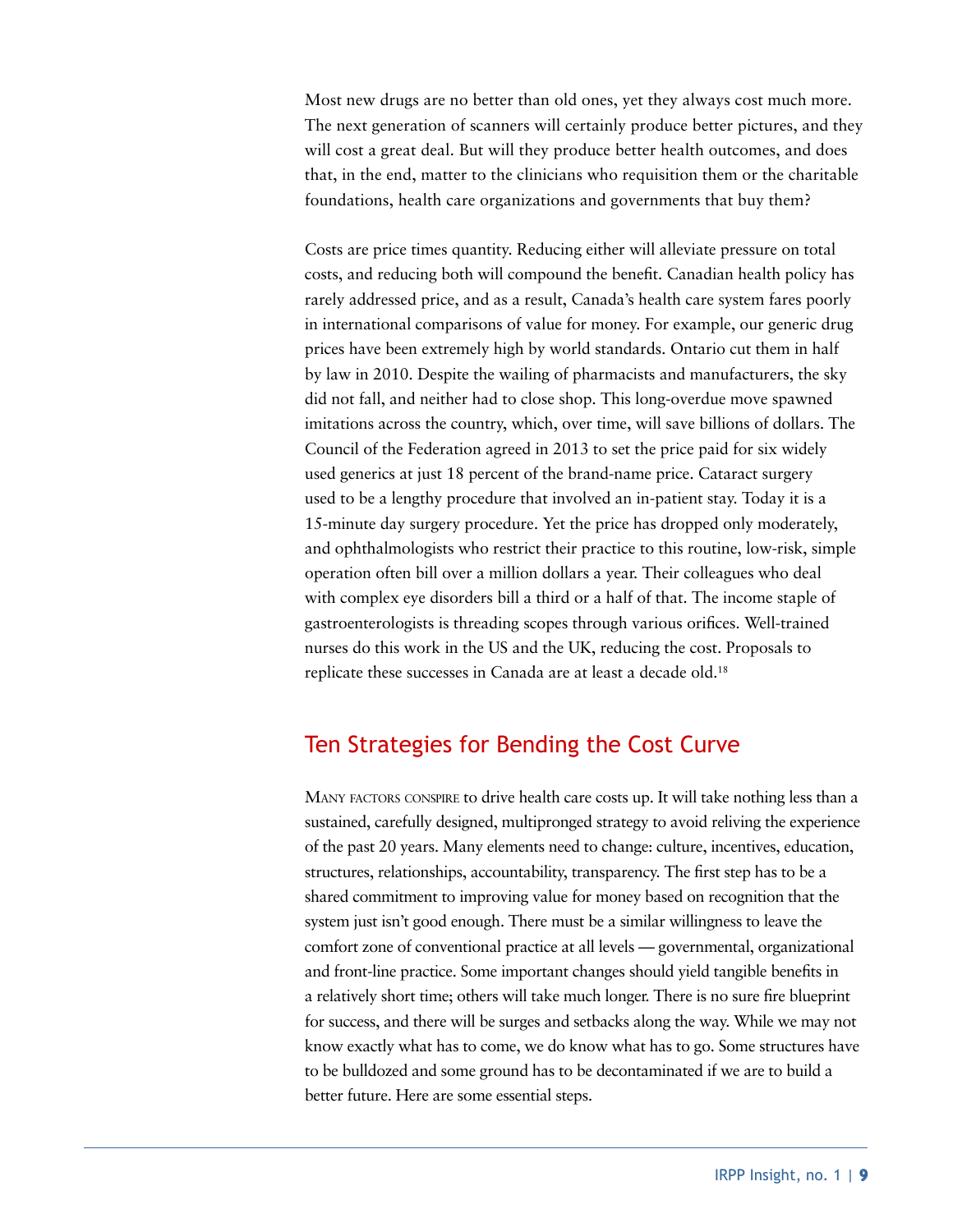In Canada, we talk as if we're mad as hell and not going to take it anymore, but our revolutionary zeal is easily deflated.

*First*, and most important, we must acknowledge that bending the needs curve is the best way to bend the cost curve. Every structure and incentive should be aimed at preventing or postponing avoidable health breakdown. Most of the preventable burden of disease results from social and economic conditions that are beyond the purview of health care to change. Therefore, the focus of health care should be on secondary prevention — preventing conditions from getting worse. The system does a woeful job of managing the chronic conditions that account for up to two-thirds of all spending. It puts the elderly at risk of debilitating and costly health breakdown by denying them help until a crisis occurs. Canadian medicare has effectively deinsured home support and community rehabilitation. Deferring maintenance costs exacts an enormous and partly avoidable subsequent cost.

*Second*, the collective agreements between governments and medical associations must be rebuilt. The new agreements must underscore the principle that physicians are full partners in the systems where they work, with a reasonable balance between entitlements and obligations. A public system must have the right to mandate a reasonable distribution of physicians both geographically and in alignment with the needs of the population. Compensation schemes must be simplified and must definitively abandon the assumption that activity equals productivity. This means the end of conventional FFS. Accountability for doing things must be replaced with accountability for achieving desired outcomes. It should be a professional obligation to participate in qualityimprovement activities, to address variations in practice and to play an important role in resource stewardship. In return, physicians should have good working conditions, ample opportunities for career development and health information systems that help them improve practice. (This point is developed more fully in the June 2013 issue of *Policy Options*.)

*Third,* governments and professional regulatory bodies must embrace a new approach that breaks down artificial barriers to career mobility and competency-based scope of practice. Existing regulatory practices focus heavily on beginning-of-career credentials and often link competencies to specific professions. There is little point in encouraging lifelong learning and the acquisition of new skills if the regulatory framework is unable to allow practitioners to stretch their capabilities in continuously changing circumstances. If the goal is to maximize the contribution of all occupations and to encourage individuals to expand their competencies throughout their careers, then law and regulation will have to adapt. It may even be necessary to revisit the sacred construct of the self-regulating profession, given the difficulty of reconciling professional self-interest with the public interest.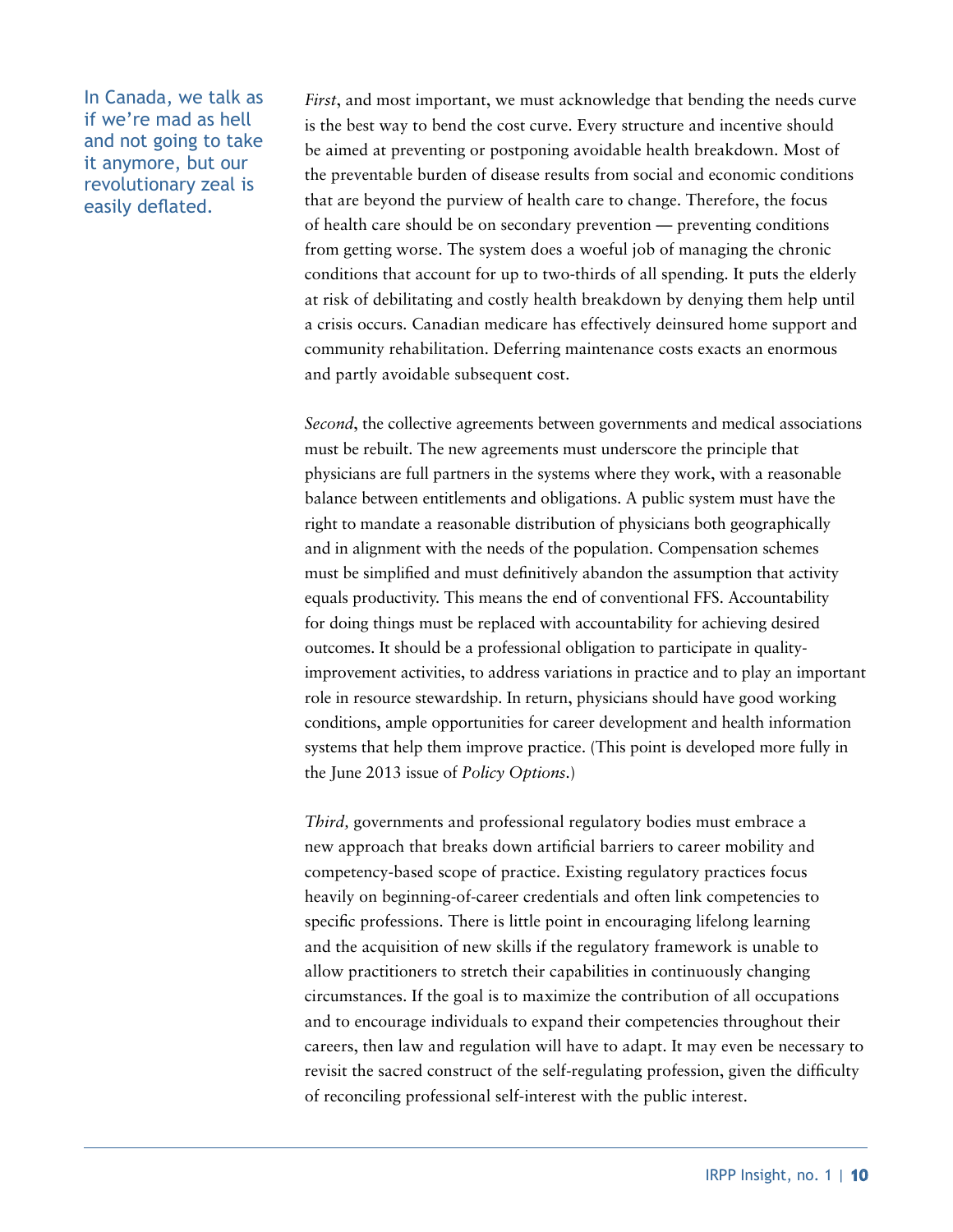*Fourth*, if we expect health care providers to work in interdependent teams, health science education and apprenticeship will have to make teamwork a core part of the curriculum and a core competency for licensure. For decades, health science education programs have been becoming more specialized and distinct, compartmentalizing health breakdown on the assumption that patients are mechanisms whose health can be maintained by attending to malfunctions in individual parts. Patient-centred care demands carefully orchestrated care plans that are internally coherent and mutually reinforcing. A fragmented group of largely autonomous providers cannot effectively or efficiently meet the needs of patients with multiple chronic conditions and mental health problems. These needs make up the majority of health care business and should drive the way in which health science education is conceived and delivered.

Canada must follow the lead of the UK, Australia and a number of continental European countries and make comprehensive primary health care the backbone of the system. This means polyclinics with a wide array of personnel, capable of repatriating a considerable amount of care from often scarce and overworked specialists. The family doctor of the future should be part geriatrician, part chronic disease expert, part mental health coach and an excellent team player. Behavioural psychology should be a core discipline because improvement requires both providers and patients to change. If this transformation fails, all bets are off.

A recent evaluation of various models of care in Ontario<sup>19</sup> showed that community health centres with salaried physicians working in teams tend to look after more disadvantaged populations with complex needs than traditional, cottage-industry FFS practices. Costs, complexity and the potential for adverse events increase when patients bounce from specialist to specialist, each of whom may prescribe therapies in isolation. The assumption that specialty care is superior to primary care must be laid aside. Compensation signals matter; in Denmark, family doctors earn more than specialists.<sup>20</sup>

Front-line care must not only be better, it must also be more convenient and responsive. Modern communications tools (e-mail, telephone, telehealth, interactive software) are often as effective as in-person visits. FFS payment systems are a major barrier, but so is prevailing culture. A family doctor at Seattle's renowned Group Health Cooperative works 40 hours a week and has a roster of 1,800 patients, several hundred more than a typically beleaguered Canadian counterpart. Working in teams, doctors schedule only 14 patient visits per day; these appointments are reserved for patients with complex problems that need time to sort out. Others are dealt with promptly

The irony is that the absence of full public disclosure of what insiders know to be the system's deficiencies undermines the case for widespread and rapid reform.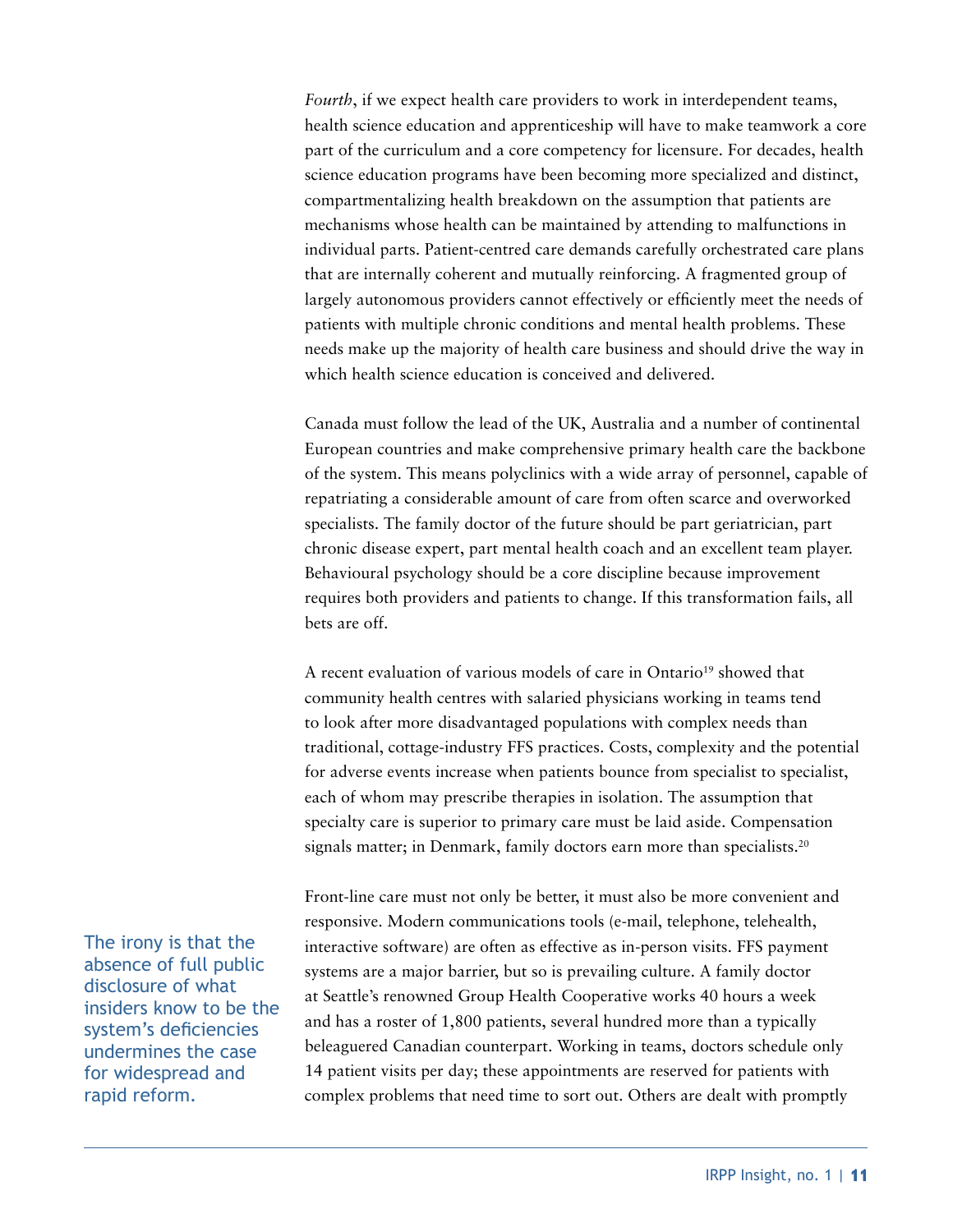by phone or e-mail, often by a nonphysician. Through the widespread use of electronic health records and telephone communication, Kaiser Permanente decreased primary care office visits by 26.2 percent and specialist visits by 21.5 percent.21 Such efficiency is merely common sense, but that is the rarest of all commodities in health care organization and finance.

*Fifth*, we must root out useless, burdensome and harmful service use. This requires a series of policy initiatives and practice reforms. The world's best systems ask not just whether something can be done, but whether it should be done. They get to the heart of why intervention rates inexplicably vary, and they clamp down on ineffective diagnostic or therapeutic procedures. All financial incentives that reward both individuals and organizations for inappropriate and unnecessary care should be eliminated. Organizations that prevent health breakdown should be rewarded more handsomely than those that unleash the medical juggernaut to address avoidable failures. It is preposterous to pay physicians more for scheduling multiple appointments to deal with a patient's needs than for addressing them all at once. Likewise, turn off the tap that excessively rewards the routine use of expensive diagnostic technologies that have a low probability of changing diagnosis, management or outcome.

*Sixth*, it must be made a core obligation of organizations and individuals to address variation in practice and its cousin, appropriateness of care. Unjustified variation in either the rates of care or the approaches to care of patients with identical problems bespeaks a quality problem. Not all medical work can be standardized, but much of it can, and variation can almost always be narrowed, if not eliminated. The conventional health care discourse in Canada continues to use the language of scarcity. American specialty societies have listed over 100 commonly overused tests and procedures under the rubric of the Choosing Wisely campaign.22 While some people do not have access to required care, there is growing recognition that, at times, providers are too quick to intervene. These issues have been raised from time to time in Canada for 30 years, but there has been no sustained effort to deal with them. As Canada's physician population continues to grow faster than the general population, the impetus to do more will accelerate, compromising not only cost containment but also prudent and effective care and patient self-management.

*Seventh*, governments must think very carefully and strategically about incentives for both individuals and organizations. In recent years, a number of provinces have adopted activity-based funding for hospitals and pay for performance for individuals. Both have tended to be based on the achievement of either volume targets (for example, the number of hips replaced) or adherence to processes (for

The first step has to be a shared commitment to improving value for money based on recognition that the system just isn't good enough.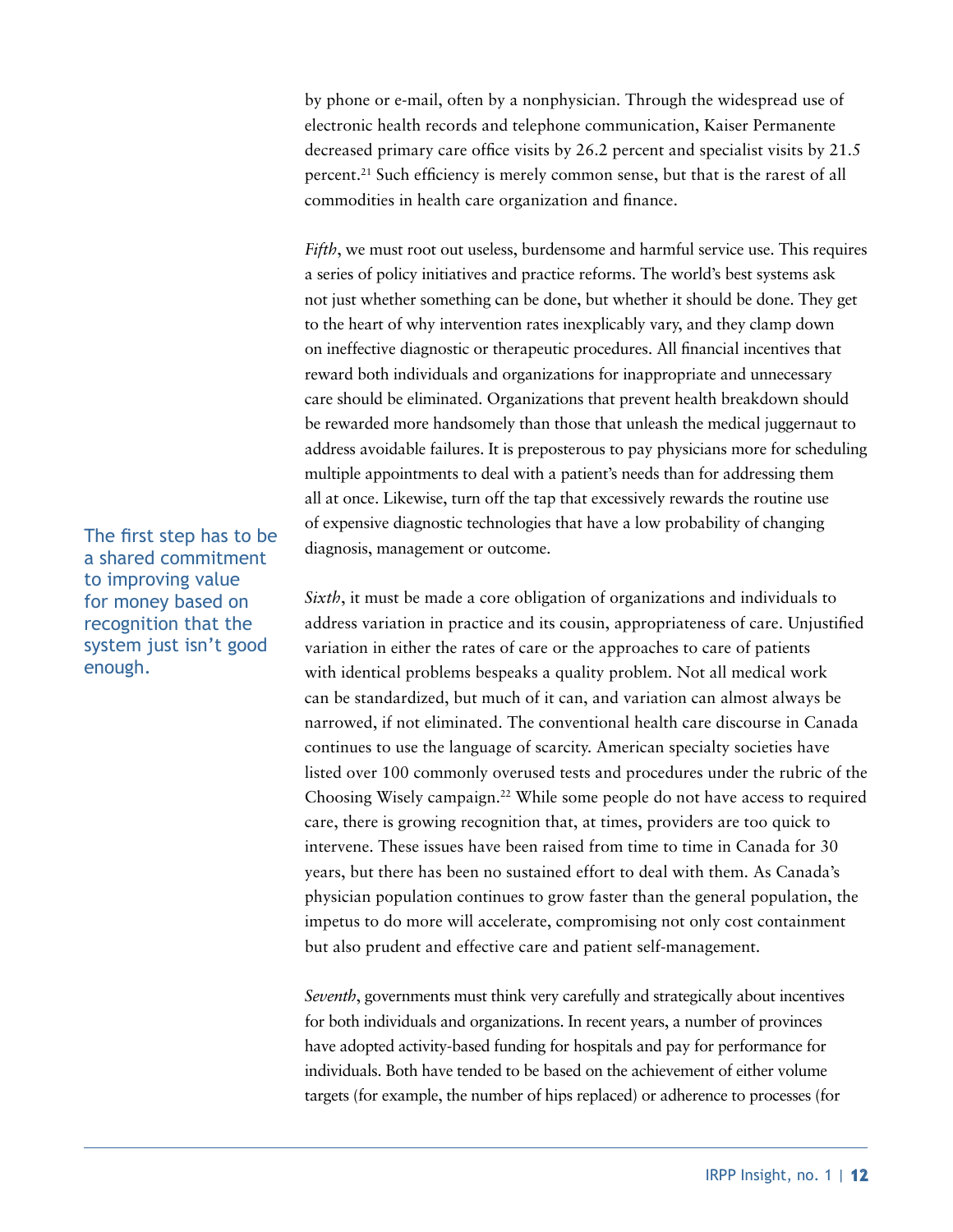example, the proportion of diabetic patients receiving specific tests), repeating the error of equating activity with productivity. Until we have a full understanding of variation and appropriateness, and unless there is a method for rewarding — or at least not penalizing — the avoidance of dubious or decidedly unnecessary tests and procedures, the new incentives will drive costs higher. One of the great policy failures of the past two decades has been that governments have sent mixed signals on this issue. They have encouraged doctors to abandon FFS but often judge those who are paid by other means by whether their activity levels mimic those of their FFS counterparts. They have encouraged hospitals to be more efficient but penalized them for successful secondary prevention that reduces the demand for more procedures. They have retreated from funding health regions on the basis of population characteristics and needs, funding them instead for workload. Of course, governments should expect health care providers to be efficient and to meet legitimate and addressable health care needs fully and well. But they must recognize that eliminating low-value consultations and interventions, employing a conservative management approach to many conditions and encouraging patients to be self-reliant are crucial elements of good performance and financial efficiency.

*Eighth*, we must seize every opportunity to lower prices. If it does nothing else, a single-payer system should at least be a smart purchaser. The recent forays into pan-Canadian bulk drug buying should be expanded rapidly. We should link health technology assessment more explicitly to decisions on what to buy and at what price; cease funding drugs, devices and treatments demonstrated to be a waste of money; and follow New Zealand's lead and bargain for prices that reflect the drugs' therapeutic benefit. If Ottawa were especially brave, it would rewrite the rules on the tax deductibility of the enormous expenses involved in pharmaceutical marketing.

*Ninth*, some fairly straightforward structural reforms should be made to create an incentive to seek the most cost-effective care patterns. Budgets could be combined into care bundles to create more natural incentives to substitute lessexpensive for more-expensive venues and types of care: for example, hospital and postacute home care; nursing home and home care; primary care and basic diagnostics and drugs. The Lean approach and other methods of streamlining health care processes and eliminating unproductive activity could be pursued. Patient-based rather than volume-based payment methods could be expanded.

*Finally*, and as important as all of the others, a new and open conversation with the public must be established. That conversation begins with truth telling. Compared with other countries, Canada has a woefully underdeveloped health information culture. Citizens have little access to health information that would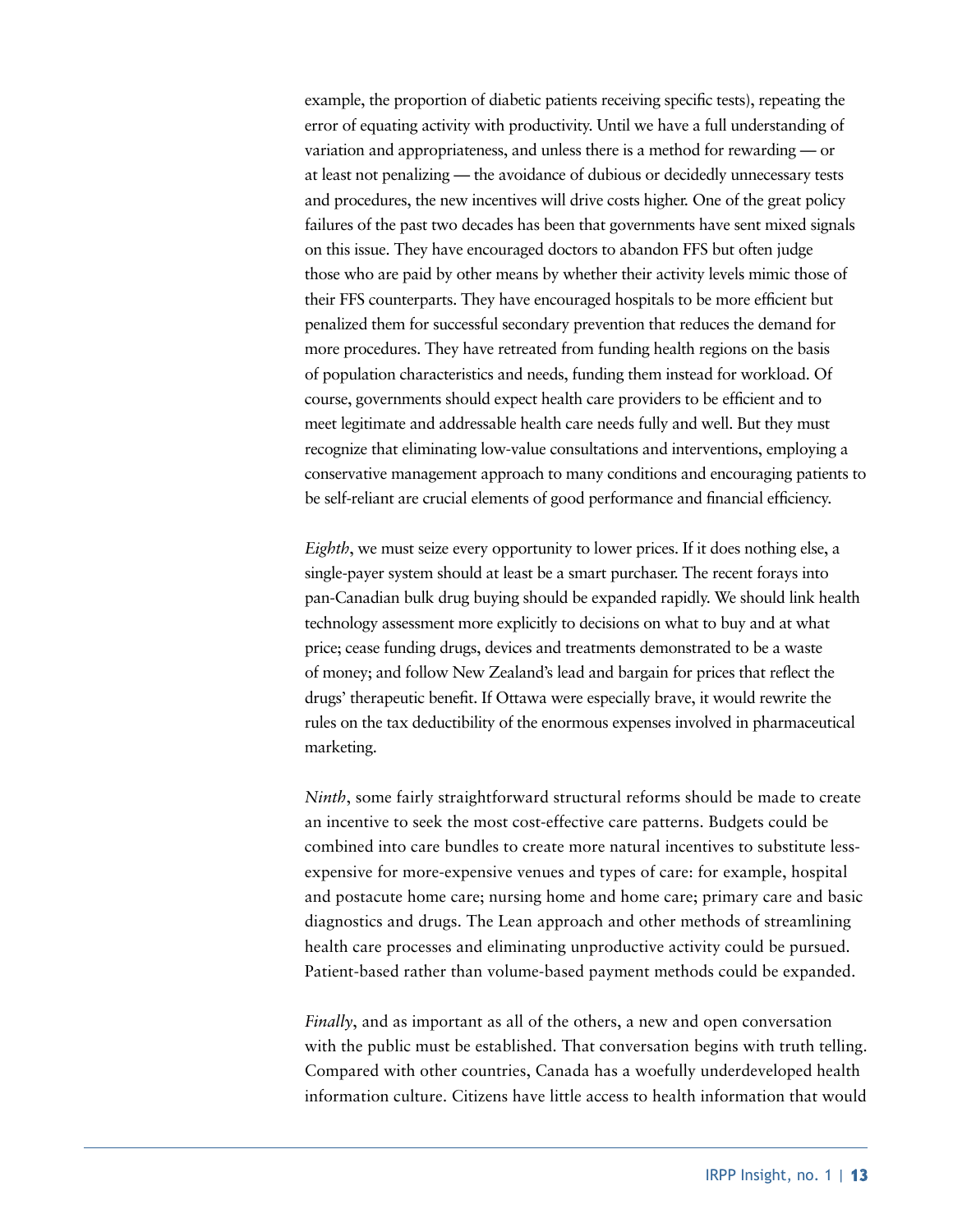help them make more informed decisions about whether and where to undergo treatment, or about the quality and value of the system. When organizations such as the Canadian Institute for Health Information publish even the most innocuous comparative, high-level performance data, the poor performers will often try to explain away their failures, and on occasion provinces threaten to withhold data or cease to participate in future studies. It is virtually impossible for Canadians to obtain information such as a surgeon's complication or mortality rate, or a hospital ward's readmission rate — information that is published in newspapers in many American cities.

The irony is that the absence of full public disclosure of what insiders know to be the system's deficiencies undermines the case for widespread and rapid reform. The public remains fixated on access problems and is largely oblivious to the issues of variation, overuse, poor outcomes and waste. Ultimately, there can be no transformation unless the public considers it necessary and legitimate. Without full and sustained public reporting on the quality, fairness and efficiency of the system and its components, the status quo will prevail over attempts to bend the cost curve, take on the guilds, insist on real accountability or reinvent the workforce. When the massive US Veterans Health Administration reached its nadir — ruthlessly portrayed in the movie *Born on the Fourth of July* — it changed on a dime. Within four years, it closed 55 percent of its hospital beds, opened over 300 new primary care clinics and improved its preventive health performance across the board. In Canada, we talk as if we're mad as hell and not going to take it anymore, but our revolutionary zeal is easily deflated. The system does just enough in small increments to quell a sustained uprising. Our expectations are modest, and we are grateful when they are met at great cost. Only a deeper and more forthright commitment to truth telling can free us from complacency and give us the courage to act decisively to make the changes long called for and seldom acted upon.

Timid policies, exhortation, gentle measures and avoidance of difficult conversations will fail to bend the cost curve or achieve both widespread efficiency and quality improvement simultaneously. Doing what we have always done will guarantee that whatever is saved through short-term restraint will be more than given up in the form of panicked spending down the road. That's been the lesson of the past 20 years. Unless there is the vision, will and creativity to do things differently, we will be destined to repeat our recent mistakes.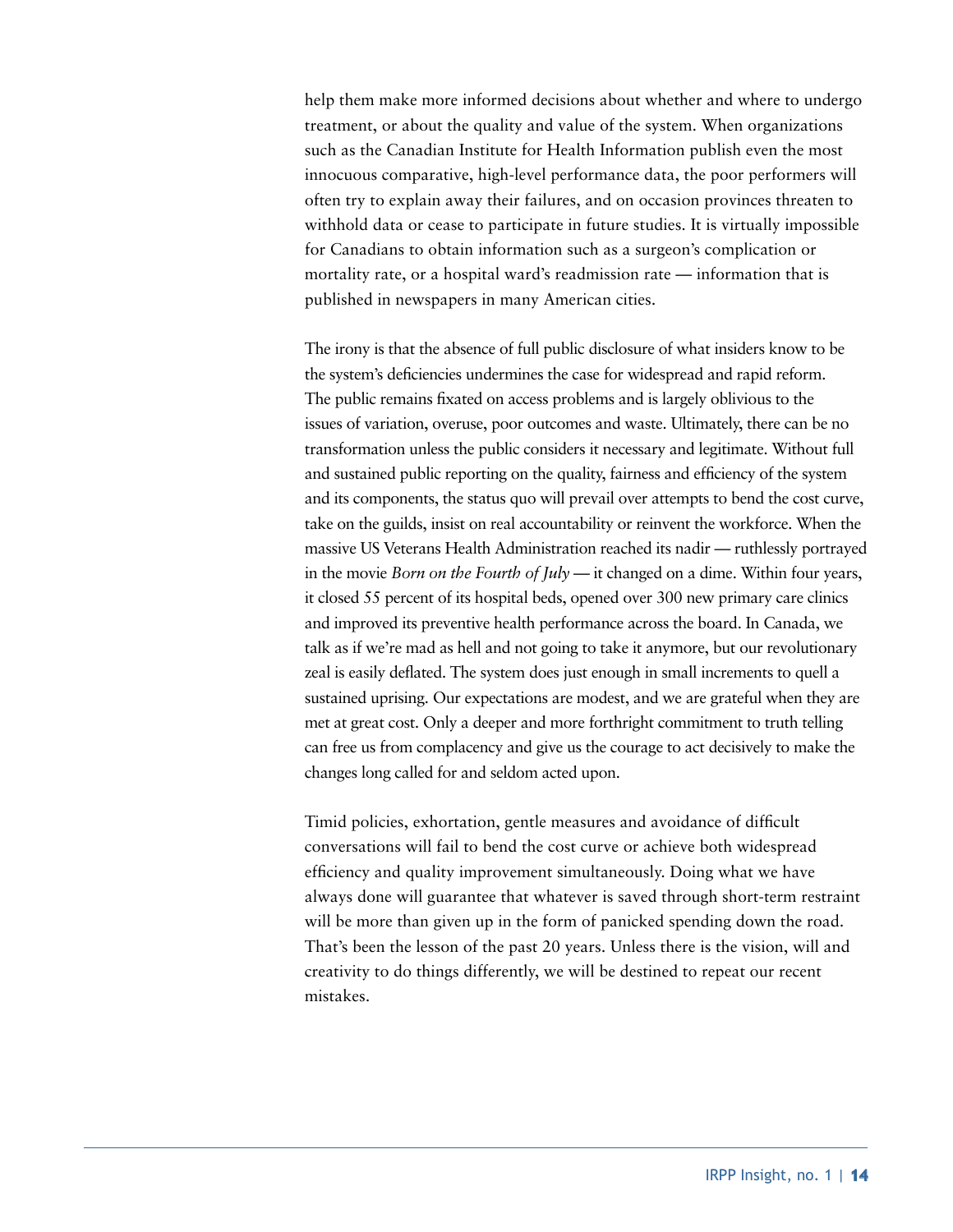#### *Notes*

- 1. These points have been reinforced most recently by D. Drummond, *Therapy or Surgery: A Prescription for Canada's Health System*, C.D. Howe Institute Benefactors Lecture, 2011 (Toronto: C.D. Howe Institute, November 17, 2011); and by W. Falk, M. Mendelsohn, and J. Hjartason, *Fiscal Sustainability and the Transformation of Canada's Health Care System: A Shifting Gears Report* (Toronto: Mowat Centre; School of Public Policy and Governance, University of Toronto, 2011).
- 2. A. Côté and A. Holland, *Is Deputy "Churn" Myth or Reality?* (Ottawa: Public Policy Forum, November 2007), [http://www.ppforum.ca/sites/default/files/dm\\_churn\\_reportfn.pdf](http://www.ppforum.ca/sites/default/files/dm_churn_reportfn.pdf).
- 3. See, for example, Drummond, *Therapy*; Falk, Mendelsohn, and Hjartason, *Fiscal Sustainability*.
- 4. G. Payne, A. Laporte, R. Deber and P.C. Coyte, "Counting Backward to Health Care's Future: Using Time-to-Death Modeling to Identify Changes in End-of-Life Morbidity and the Impact of Aging on Health Care Expenditures," *Milbank Quarterly* 85, no. 2 (2007): 213-57.
- 5. McInnis D., "What System?" *Dartmouth Medicine*, Summer 2006, 28-35, http://dartmed.dartmouth.edu/summer06/pdf/what\_system.pdf.
- 6. E.S. Fisher and J.E. Wennberg, "Health Care Quality, Geographic Variations, and the Challenge of Supply-Sensitive Care," *Perspectives in Biology and Medicine* 46, no. 1 (2003): 69-79; J.E. Wennberg, E.S. Fisher, and J.S. [Skinner,](http://www.ncbi.nlm.nih.gov/pubmed?term=%22Skinner JS%22%5BAuthor%5D) "Geography and the Debate over Medicare Reform," supplemental Web exclusive, *Health Affairs (Millwood),* July-December 2002, W96-114.
- 7. A. Berrington de González, M. Mahesh, K.P. Kim, M. Bhargavan, R. Lewis, F. Mettler, and C. Land, "Projected Cancer Risks from Computed Tomographic Scans Performed in the United States in 2007," *Archives of Internal Medicine* 169, no. 22 (2009): 2071-7.
- 8. E. Grunfeld, D.C. Hodgson, M.E. [Del Giudice,](http://www.ncbi.nlm.nih.gov/pubmed?term=Del Giudice ME%5BAuthor%5D&cauthor=true&cauthor_uid=21037867) and R. [Moineddin](http://www.ncbi.nlm.nih.gov/pubmed?term=Moineddin R%5BAuthor%5D&cauthor=true&cauthor_uid=21037867), "Population-Based Longitudinal Study of Follow-up Care for Breast Cancer Survivors," *Journal of Oncology Practice* 6, no. 4 (2010): 174-81.
- 9. D.L. Anthony, M.B. Herndon, P.M. Gallagher, A.E. Barnato, J.P.W. Bynum, D.J. Gottlieb, E.S. Fisher, and J.S. Skinner, "How Much Do Patients' Preferences Contribute to Resource Use?" *Health Affairs (Millwood)* 28, no. 3 (2009): 864-73.
- 10. Public Health Agency of Canada, "Patterns of Health Services Utilization in Rural Canada," supplement, *Chronic Diseases and Injuries in Canada* 31, no. 1 (2011), http://www.phac-aspc.gc.ca/publicat/cdic-mcbc/31-1-supp/ar\_03-eng.php.
- 11. Santé et services sociaux Québec, *Entente particulière relative au respect des PREM* (Quebec City: Government of Quebec, 2013), [http://www.msss.gouv.qc.ca/sujets/](http://www.msss.gouv.qc.ca/sujets/organisation/) [organisation/m](http://www.msss.gouv.qc.ca/sujets/organisation/)edecine/prem/index.php?entente\_particuliere.
- 12. A. Shirani, Y. Zhao, M. Karim, C. Evans, E. Kingwell, M. van der Kop, J. Oger, P. Gustafson, J. Petkau, and H. Tremlett, "Association between Use of Interferon Beta and Progression of Disability in Patients with Relapsing-Remitting Multiple Sclerosis," *Journal of the American Medical Association*, 308, no. 3 (2012): 247-56.
- 13. R. Goeree, J.M. Bowen, G. Blackhouse, C. Lazzam, E. Cohen, M. Chiu, R. Hopkins, J.E. Tarride, and J.V. Tu, "Economic Evaluation of Drug-Eluting Stents Compared to Bare Metal Stents Using a Large Prospective Study in Ontario," *International Journal of Technology Assessment in Health Care* 25, no. 2 (2009): 1-8; W. Evans, A. Laupacis, K.Y. Gulenchyn, L. Levin, and M. Levine, "Evidence-Based Approach to the Introduction of Positron Emission Tomography in Ontario, Canada," *Journal of Clinical Oncology* 27, no. 33 (2009): 5607-13.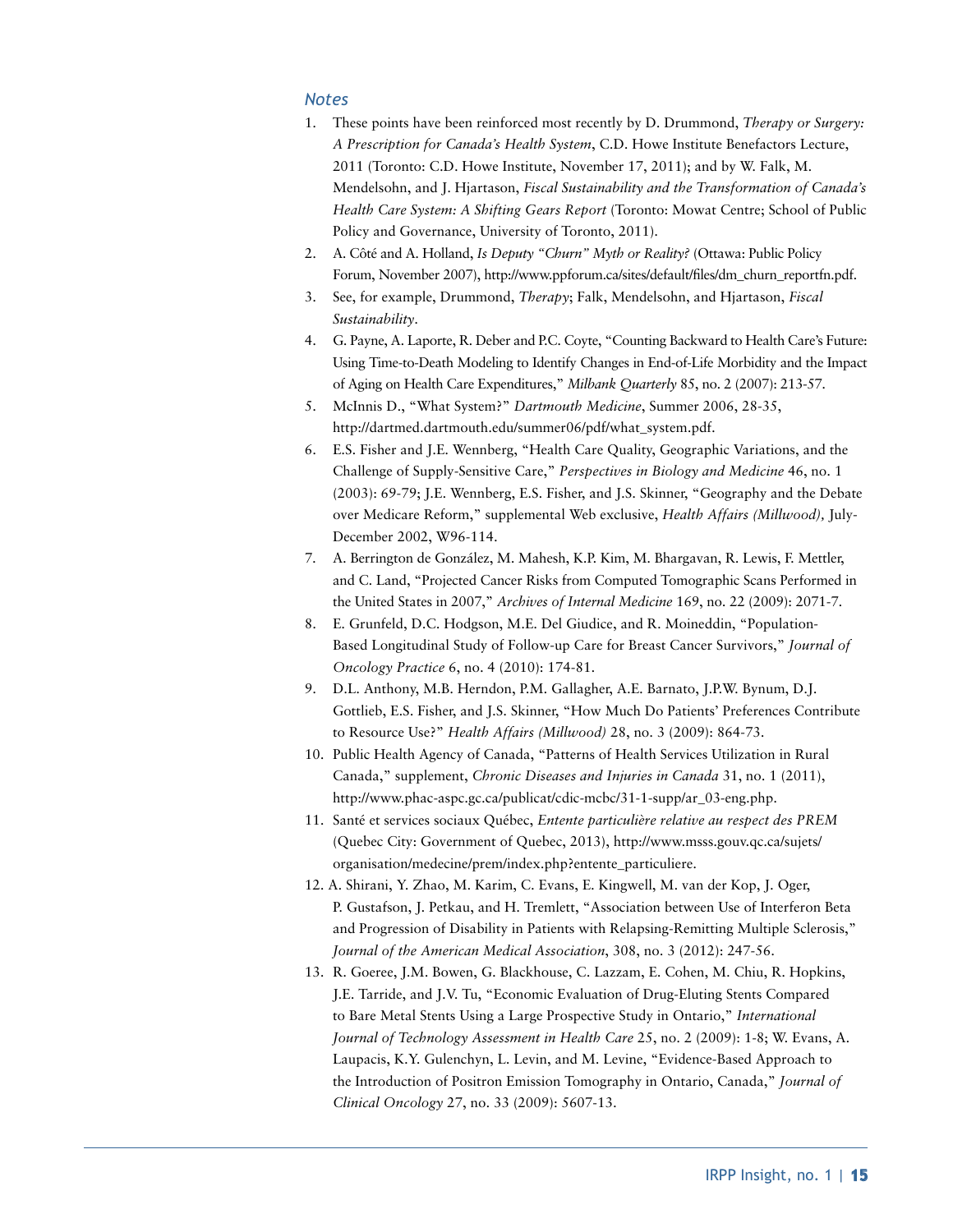- 14. H.G. Welch, L.M. Schwartz, and S. Woloshin, *Overdiagnosed: Making People Sick in the Pursuit of Health* (Boston: Beacon, 2011).
- 15. S. Blyer and H.G. Welch, "Effect of Three Decades of Screening Mammography on Breast-Cancer Incidence," *New England Journal of Medicine* 367, no. 21 (2012): 1998-2005.
- 16. K. Born and T. Sullivan, "Direct-to-Consumer Genetic Testing Comes to Canada," *Healthy Debate*, March 23, 2011, http://healthydebate.ca/2011/03/topic/cost-of-care/ the-ethics-cost-of-direct-to-consumer-genomewide-profiling.
- 17. J.M. Welton, "Mandatory Hospital Nurse to Patient Staffing Ratios: Time to Take a Different Approach," *Online Journal of Nursing Issues* 12, no. 3 (2007), http://www. nursingworld.org/MainMenuCategories/ANAMarketplace/ANAPeriodicals/OJIN/ TableofContents/Volume122007/No3Sept07/MandatoryNursetoPatientRatios.html.
- 18. L. Rabeneck and L.F. Paszat, "Colorectal Cancer Screening in Canada: Why Not Consider Nurse Endoscopists?" *Canadian Medical Association Journal* 169, no. 3 (2003): 206-7.
- 19. R.H. Glazier, B.M. Zagorski, and J. Rayner, *Comparison of Primary Care Models in Ontario by Demographics, Case Mix and Emergency Department Use, 2008/09 to 2009/10*, Institute for Clinical Evaluative Sciences Investigative Report (Toronto: ICES, 2012).
- 20. C. Rampell, "How Much Do Doctors in Other Countries Make?" *New York Times*, July 15, 2009.
- 21. C. Chen, G. Terhilda, D. Chock, G. Okawa, and L. Liang, "The Kaiser Permanente Electronic Health Record: Transforming and Streamlining Modalities of Care," *Health Affairs (Millwood)* 28, no. 2 (2009): 323-33.
- 22. American Board of Internal Medicine Foundation, "Lists," *Choosing Wisely* (Philadelphia: ABIM Foundation, 2013), http://www.choosingwisely.org/doctor-patient-lists.

#### *About the authors*

Steven Lewis is the president of Access Consulting Limited in Saskatoon and adjunct professor of health policy at Simon Fraser University in Burnaby, BC.

Terrence Sullivan is board chair of the Canadian Agency for Drugs and Technology in Health and a professor at the Institute of Health Policy, Management and Evaluation, University of Toronto.